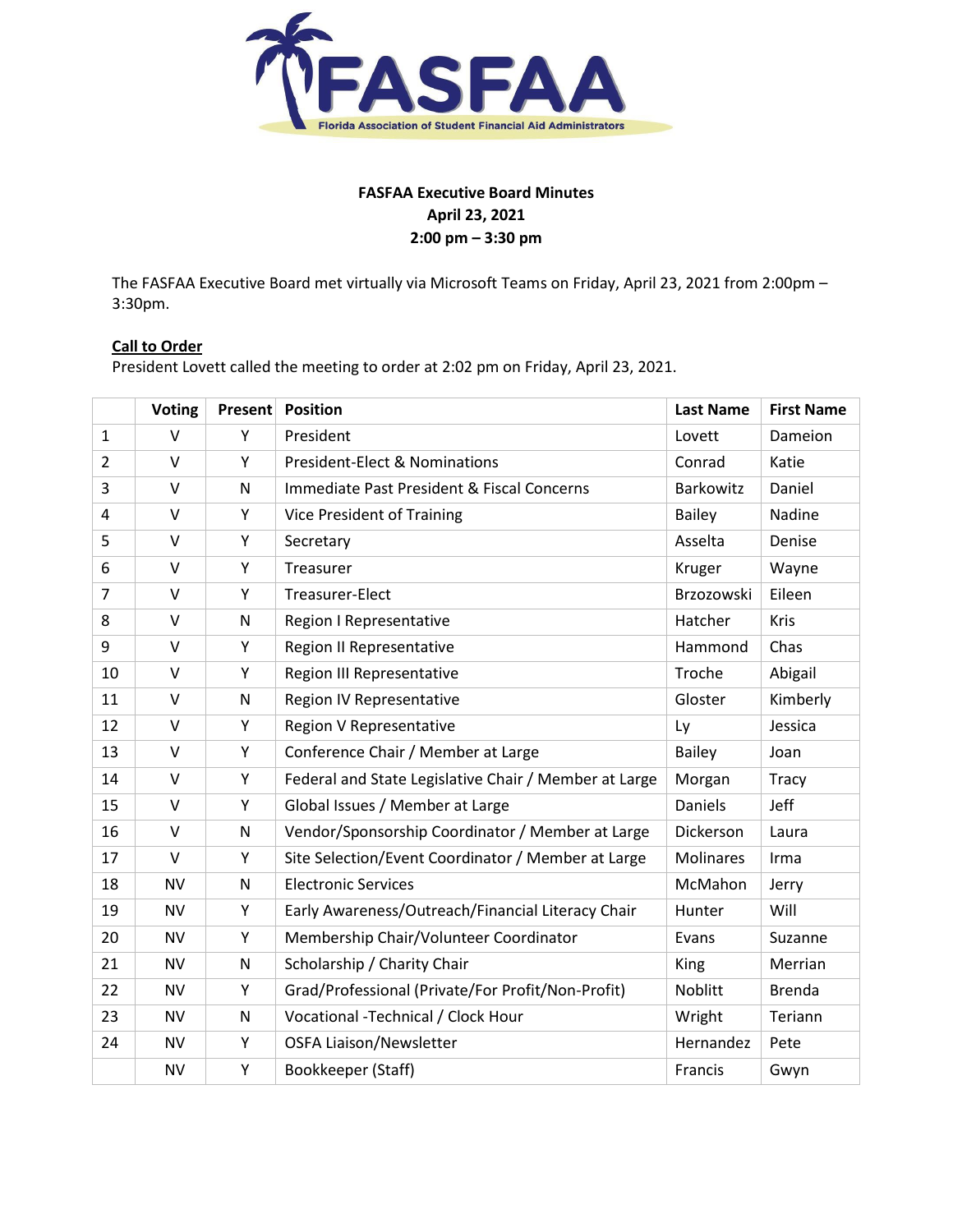A quorum for voting was met with 13/17 voting members present (76%). There were 17/24 members of the Executive Board present.

**Board Members Unable to Attend:** Daniel Barkowitz, Kris Hatcher, Kimberly Gloster, Laura Dickerson, Jerry McMahon, Merrian King, Teriann Wright **Guests:** Jennifer Towers, Geoff Stam, Parker Campbell **Leaving Early:** Nadine Bailey

### **Old Business Approval of January & February Minutes**

President Lovett declared the minutes from the March executive board meeting passed by acclamation – approved with no corrections.

#### **Old Business Jenner Towers LEAP program**

The last LEAP session will be May  $7<sup>th</sup>$ . During this workshop, Leap mentees will share with the group their leadership goals and action plans. Leap mentors will also be joining in on last session. The LEAP committee hopes the relationships built during this workshop will continue after the session ends. Each month since October, a different topic around leadership was discussed. Four Leap members will be presenting at the annual conference on emotional intelligence. The future plans for Leap is to have a LEAP participant to be the facilitator of the program. At the final session, a survey will be given to the participants to find out how the program was received.

### **Old Business Financial Literacy Workshop**

The financial literacy workshop went very well and this was the first time using Remo as the new presentation platform. The presentations were fantastic and a survey was sent out to the participants. The main issue during the workshop was how to get into the Remo platform. Once this issue was worked through and what needs to be done going forward, it should go smoothly for the conference.

### **Old Business Fiscal Concerns Committee**

The committee met a couple of weeks ago and discussed the withdrawal from the Bonnie Pirkle account. This year scholarship distribution is \$12,600 and the committee is requesting the board's approval. The scholarship distribution will be 50% to the president and the other 50% is split between the other elected officers for \$700.00 per officer. The vote passed for approval of the scholarship distribution.

#### **Old Business Training Committee**

The OSFA small programs webinar is coming up. There will also be a mental health webinar, NASFAA credential training, borrow based, and empowering differences webinars coming up. The preconference will be a separate charge for new aid officers. Trey Harrison will do federal update, along with a session on conflicting information. The committee is finalizing sessions for the annual conference and the web site will be updated within the week.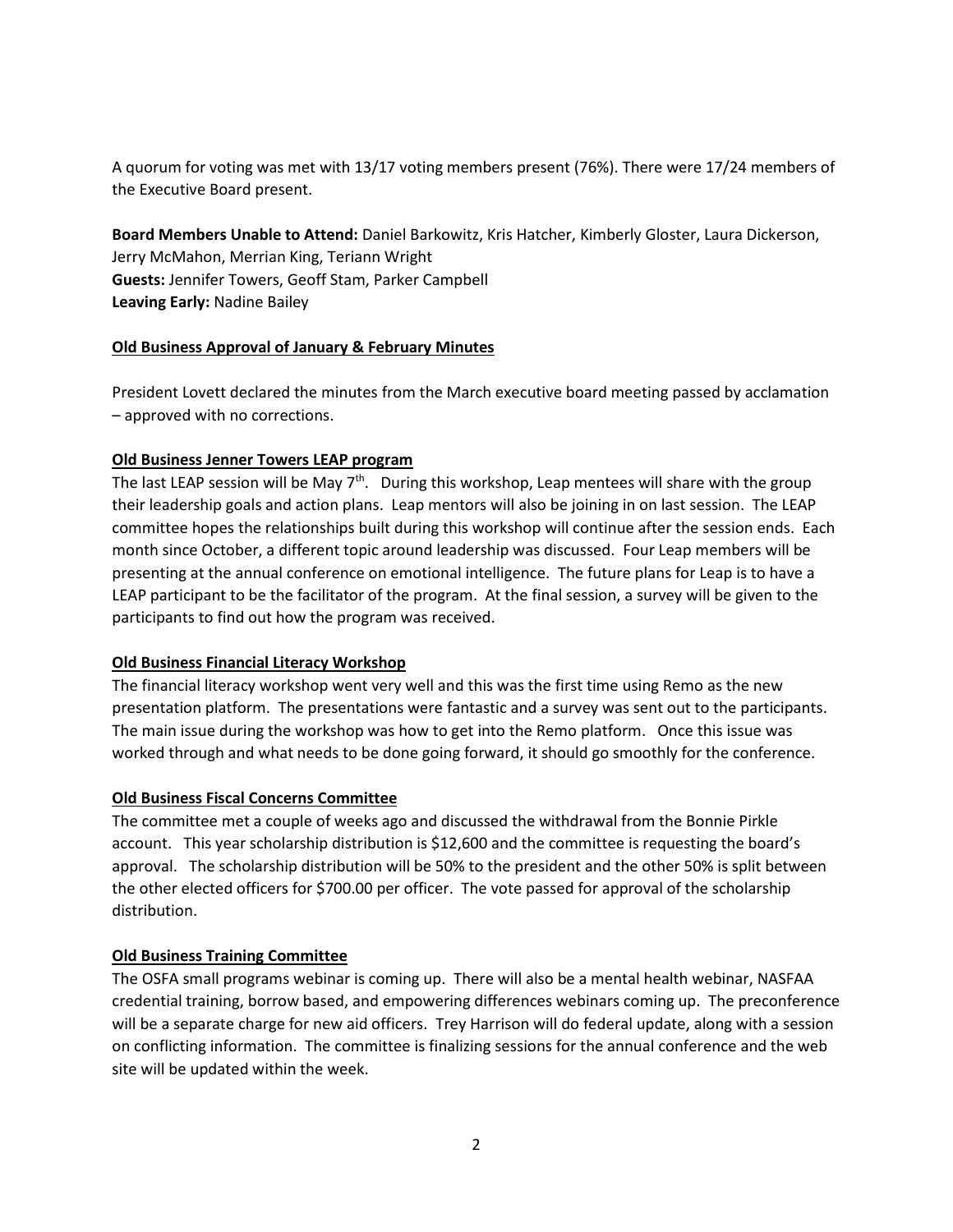### **Old Business Budget & Finance**

Policies and procedures involving budgeting and finance are under review. Treasurer-Elect Brzozowsk has been working to update the email address for FASFAA's various accounts to [treasurer@fasfaa.org](mailto:treasurer@fasfaa.org) for continuity. . Treasurer-Elect Brzozowski has obtained the billing access to GoToWebinar This will need to be discussed if the board wants to continue this next year because the contract will auto renew on October 15, 2021 and requires 30-day advance notice to not auto renew. Treasurer Elect Brzozowski is meeting with the accountant on Monday to go over questions for next year's budget. Presented minor updates to the investment policy (refer to the investment update doc.) The vote was passed to accept the updates to the investment policy.

### **Old Business Volunteers**

The committee is sending out certificates to all volunteers. This process is very similar to how NASFAA recognizes their volunteers.

### **Old Business Global Issues**

No updates but May is Asian Pacific islander month and more information will be posted to the web site on this history. Thank you Dameion, Daniel, and Katie for sending out the email about the inclusiveness of FASFAA.

#### **Old Business Electronics**

The committee is waiting to hear back from MemberClicks and they have ghosted us again. They have taken the events calendar and merged them together. The committee wants to be able to pull out certain events and post them on the side. MemberClicks would need to set this option up. The committee has sent numerous calls and emails to have this updated. The web site is close to being finished and updated.

### **Old Business Conference Committee**

The annual conference keynote speaker Anthony Jenkins has confirmed since our last meeting. Gordan Chavis, UCF enrollment services Vice President will present during of opening session on the first day of the annual conference. So far, 162 people registered for the annual conference. The Clock Hour email has been sent out and there will be an email sent to the general membership as a reminder. Starting May 10, there will be weekly reminders sent out. Electronics Chair McMahon, Brenda Brown and other folks are learning Remo to make sure members have a good experience at the conference. The committee is exploring how to tape the sessions and to have those sessions for folks who have paid for the conference. Sponsorship going great and Scholarship / Charity Chair King is pushing out notices to make donations. There has been movement to promote on other platforms such as Facebook, etc. Currently the organization is still locked out of Facebook and a ticket has been submitted but the committee is still waiting to hear back. This is a known issue even though people submit tickets Facebook does not answer. Twitter page is active and posts have been happening.

#### **Old Business Sponsorship Committee**